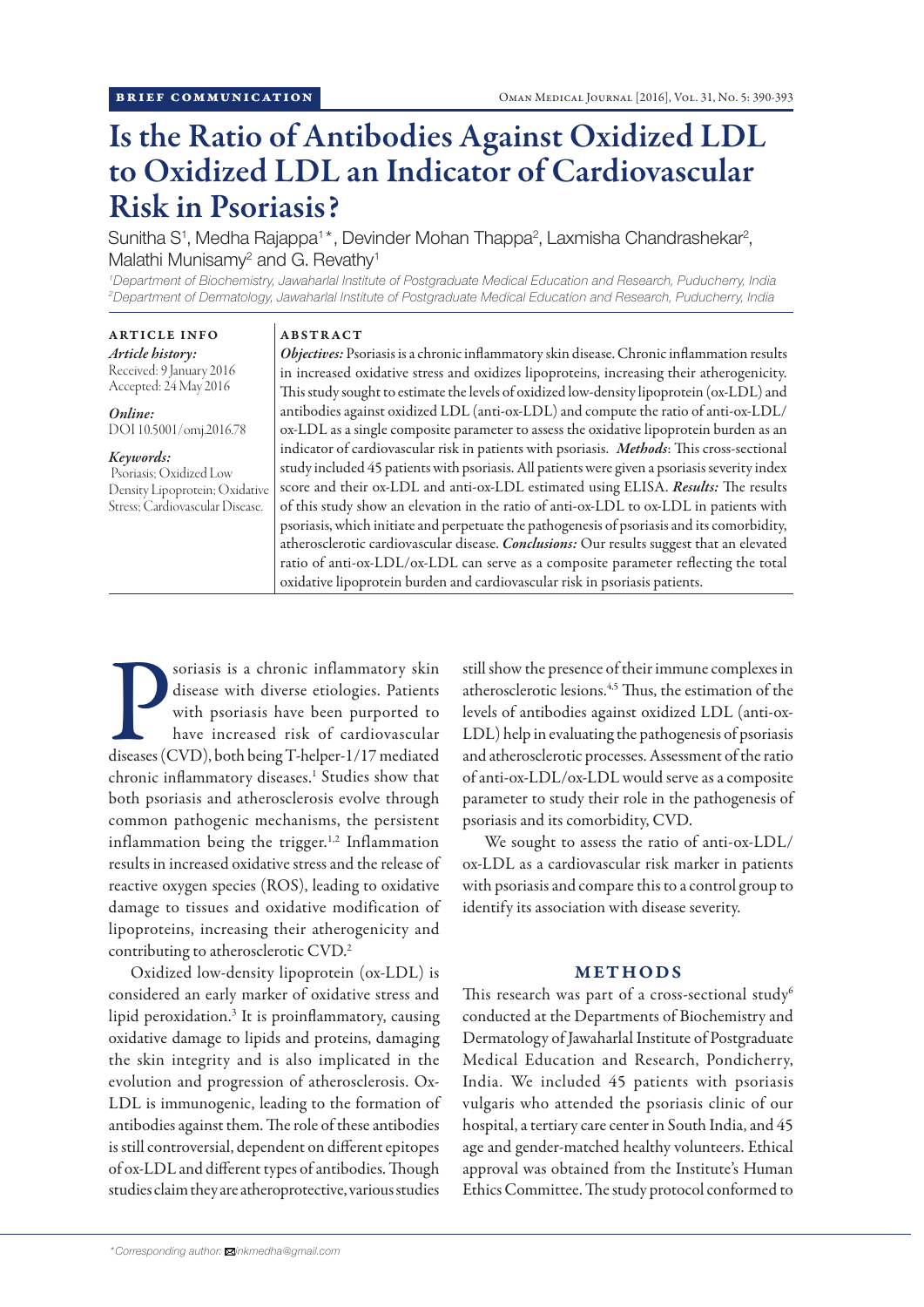| Parameter          | Psoriasis, $n=45$ | Controls, $n=45$ | $p$ -value* |
|--------------------|-------------------|------------------|-------------|
| $Ox-LDL$ , mU/mL   | $31.8 + 3.2$      | $25.5 + 4.6$     | < 0.0001    |
| Anti-ox-LDL, EU/mL | $38.9 \pm 13.0$   | $13.2 + 3.4$     | < 0.0001    |
| $Ox-LDL/LDL$       | $0.4 + 0.1$       | $0.3 + 0.1$      | 0.313       |
| Anti-ox-LDL/Ox-LDL | $1.2 + 0.4$       | $0.5 + 0.2$      | < 0.0001    |

Table 1: Comparison of study parameters between the two groups.

*Ox-LDL: oxidized LDL; Anti-ox-LDL: antibody against oxidized LDL. \*Unpaired t-test.*

the ethical guidelines of the Declaration of Helsinki from 1975 as revised in 1983.<sup>7</sup>

Written informed consent was obtained from all study subjects. Patients with malignancies, hepatic and renal disease, diabetes mellitus, inflammatory disease, and pregnancy were excluded from the study. For all patients with psoriasis, a psoriasis area severity index (PASI) score was determined independently by two dermatologists and the mean value computed. Ox-LDL and anti-ox-LDL were estimated using commercially available ELISA kits (Cusa Biotech Co. Ltd, China and Immco Diagnostics Inc, USA), respectively.

Statistical analysis was done using SPSS Statistics (SPSS Statistics Inc., Chicago, US) version 22. Data were described as mean ± standard deviation (SD). Levels of ox-LDL and anti-ox-LDL between cases and controls were compared using the independent Student's *t*-test. Correlation of the anti-ox-LDL/ ox-LDL ratio with PASI was done by Pearson's correlation. A *p*-value < 0.050 was considered statistically significant.

#### **RESULTS**

The baseline characteristics of the subjects in the two groups were comparable.<sup>6</sup> The mean age of the patients was  $44.9 \pm 14.3$  years in the psoriasis group and 42.6±11.3 years in the control group  $(p = 0.398)$ . There were 36 males and nine females giving a 4:1 male to female ratio in both groups. The mean body mass index (BMI) of the psoriasis group was 22.9±3.4 and 23.0±2.2 in the control group (*p =* 0.910). The mean PASI score for patients with psoriasis was 14.0±8.3, and the mean duration of psoriasis was 44.4±61.7 months.6

We found significantly higher levels of ox-LDL and anti-ox-LDL in the case group compared with the control group indicating an elevated oxidative stress in psoriatic patients [Table 1]. Moreover, this study observed a significantly higher ratio of antiox-LDL/ox-LDL (a composite marker of oxidative lipoprotein burden and hence CVD risk) in the case compared to control group [Table 1]. There was no significant difference in anti-ox-LDL/ox-LDL between males (1.2±0.5) and females (1.3±0.4) (*p =* 0.761).

Our results showed that the anti-ox-LDL/ ox-LDL ratio correlated significantly with disease severity, its levels increasing linearly with increasing severity [Figure 1].

### DISCUSSION

Ox-LDL plays important roles in the evolution of atherosclerosis, including activation of monocytes, leading to their infiltration and smooth muscle cell proliferation.3 Atherosclerosis is initiated by the accumulation of oxidatively modified LDL within



Figure 1: Scatter plot showing Pearson's correlation of anti-ox-LDL/ox-LDL with PASI  $(r = 0.441,$  $p = 0.002$ ).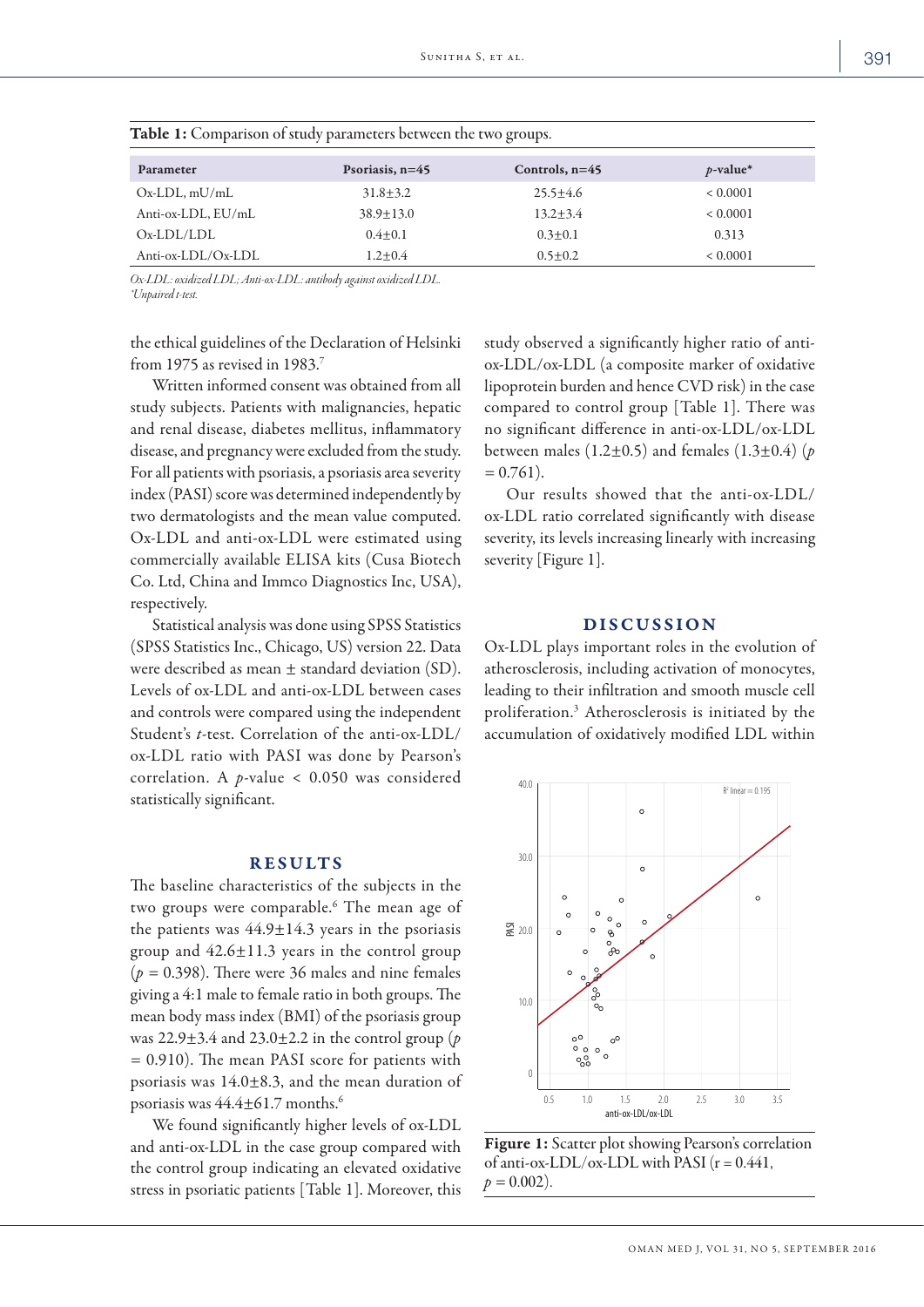plaques, which release ROS. Accumulation of ox-LDL in psoriatic skin also plays a role in the immuneinflammatory events resulting in progressive skin damage.8 Ox-LDL has several epitopes that are antigenic, resulting in the generation of antibodies. The anti-ox-LDL level is an indirect reflection of the in vivo oxidation of LDL. Measuring anti-ox-LDL levels might aid in understanding the relationship between oxidative processes and the development of atherosclerosis.4,5

Though a recent study by Gerdes et al<sup>9</sup> was not able to demonstrate a significant difference in the levels of ox-LDL between psoriatic and control patients, most recent studies have reported the obverse. Tekin et al<sup>8</sup> reported significantly higher ox-LDL and anti-ox-LDL levels in patients with psoriasis compared to controls. They observed that accumulation of ox-LDL was markedly increased especially in the upper epidermis and absent in nonlesional skin. The results of this study were consistent with that of the previous studies, demonstrating significantly higher levels of ox-LDL in psoriasis.

Ox-LDL induces development and progression of atherosclerosis more effectively than native lipoproteins. Ox-LDL has been shown to activate many downstream signaling pathways via its action on lectin-like ox-LDL receptor-1, contributing to the pathogenesis of atherosclerosis.10

In various studies done in patients with CVD, there is a hot debate whether anti-ox-LDL is associated with CVD. Bergmark et al<sup>11</sup> showed by multivariate analysis that anti-ox-LDL might discriminate better between patients with atherosclerosis and control subjects than any other parameters of lipoprotein profile. Moohebati et al<sup>12</sup> suggested that serum levels of anti-ox-LDL immunoglobulin (Ig)-G are not associated with the presence and severity of CVD. Orem et al<sup>5</sup> observed that 42% of case group patients and 3.3% of the controls had higher anti-ox-LDL than the cut-off point, which correlated positively with PASI. In agreement with their findings, our study observed significantly higher levels of antiox-LDL in patients with psoriasis, which correlated with disease severity. These antibodies have been identified to have controversial roles. IgG anti-ox-LDL form immune complexes with ox-LDL and are atherogenic. IgM anti-ox-LDL aid in removing the deposited ox-LDL and are protective.<sup>4</sup>

We did not characterize the type of anti-ox-LDL antibody and was a limitation of this research. We

did not find a statistically significant difference in the ratio of anti-ox-LDL/ox-LDL between male and female subjects. Though gender is expected to influence atherosclerotic risk, the above finding might be due to the predominance of the male gender in the recruited subjects. Moreover, to avoid the possible influence of gender on atherosclerotic risk, we recruited gender-matched controls. Other limitations of this study include a small sample size and lack of follow-up after treatment.

## **CONCLUSION**

We identified a significantly increased ratio of antiox-LDL/ox-LDL in patients with psoriasis compared to controls, which increased linearly with increasing disease severity. Hence, our results suggest that an elevation in the ratio of anti-ox-LDL/ox-LDL can serve as a composite parameter reflecting the total oxidative lipoprotein burden in these patients. This places them at an increased risk from immunemediated pathogenic events, which is crucial in the pathogenesis of psoriasis and its comorbid condition, atherosclerosis, which is the main cause of mortality in these patients. Its positive correlation with disease severity might warrant early treatment. Hence, statin therapy and antioxidant supplementation may be useful in psoriasis to reduce oxidation of LDL and oxidative stress, thereby rectifying the imbalance of proinflammatory to anti-inflammatory milieu to ameliorate the associated comorbidities.

#### *Disclosure*

The authors reported no conflicts of interest. Intramural funding was received from the Jawaharlal Institute of Postgraduate Medical Education and Research, Puducherry, India.

#### references

- Wakkee M, Thio HB, Prens EP, Sijbrands EJ, Neumann HA. Unfavorable cardiovascular risk profiles in untreated and treated psoriasis patients. Atherosclerosis 2007 Jan;190(1):1-9.
- 2. Rocha-Pereira P, Santos-Silva A, Rebelo I, Figueiredo A, Quintanilha A, Teixeira F. Dislipidemia and oxidative stress in mild and in severe psoriasis as a risk for cardiovascular disease. Clin Chim Acta 2001 Jan;303(1-2):33-39.
- 3. Nilsson J, Nordin Fredrikson G, Schiopu A, Shah PK, Jansson B, Carlsson R. Oxidized LDL antibodies in treatment and risk assessment of atherosclerosis and associated cardiovascular disease. Curr Pharm Des 2007;13(10):1021-1030.
- 4. Gounopoulos P, Merki E, Hansen LF, Choi SH, Tsimikas S. Antibodies to oxidized low density lipoprotein: epidemiological studies and potential clinical applications in cardiovascular disease. Minerva Cardioangiol 2007 Dec;55(6):821-837.